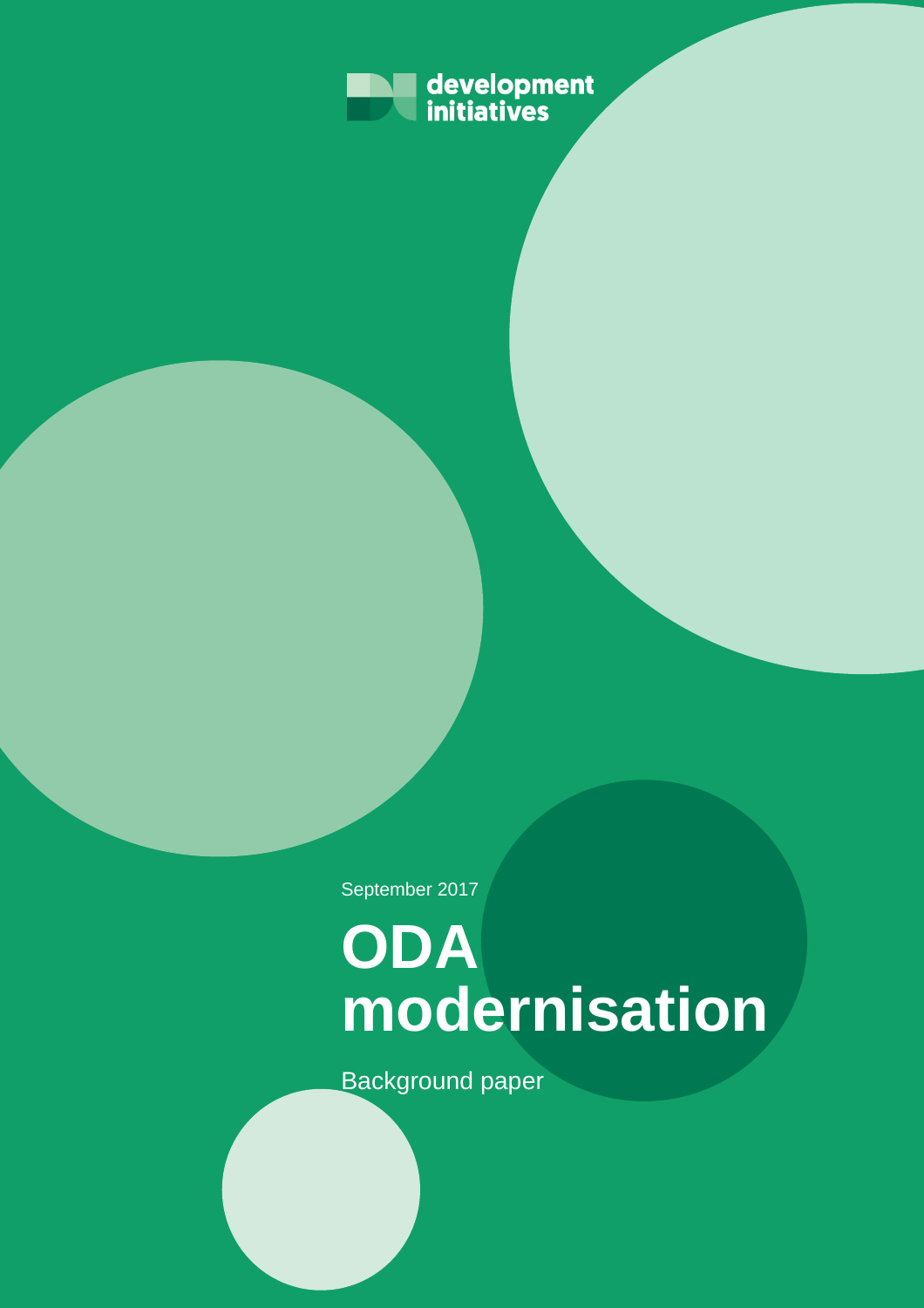## **Contents**

| Changes in data: purpose codes, finance types and channels  10 |
|----------------------------------------------------------------|
|                                                                |
|                                                                |
|                                                                |
|                                                                |
|                                                                |
|                                                                |
|                                                                |
|                                                                |
|                                                                |
|                                                                |
|                                                                |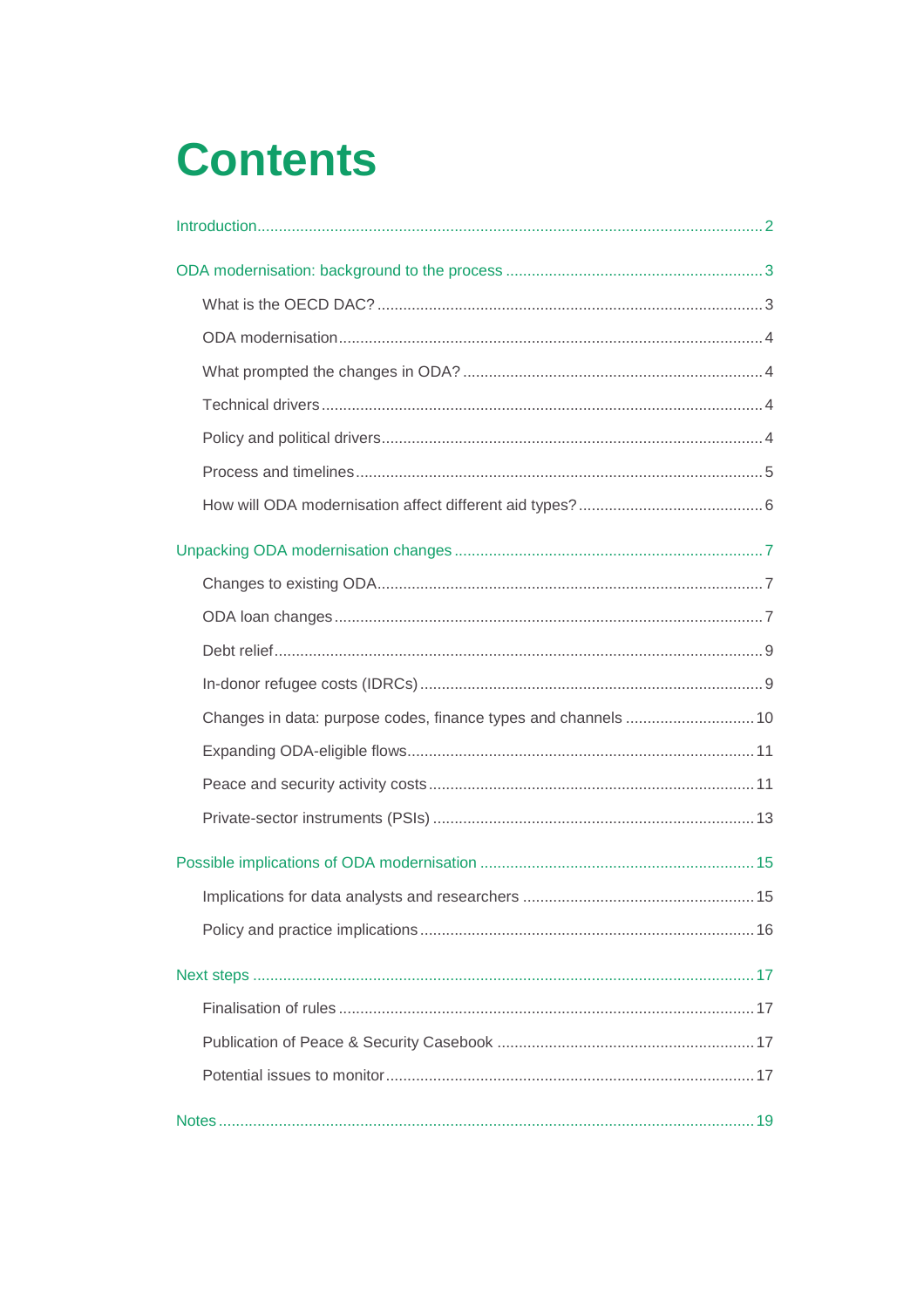## <span id="page-2-0"></span>**Introduction**

This background paper aims to demystify the process of ODA modernisation – also known as 'aid reforms' – being undertaken by the Development Assistance Committee of the Organisation for Economic Co-operation and Development (OECD DAC), which will affect all official development assistance (commonly shortened to ODA, or 'aid'). Through this process, the official system for how aid is monitored, measured and reported is being significantly updated, changing the fundamental nature of ODA for the first time in decades.

This paper provides an overview of the drivers behind aid reform, describes the process and timelines for change and summarises the key changes expected. It also introduces some of the implications for policy and practice. It is for anyone who works with ODA data, including researchers, data analysts, journalists and other data users. The paper is designed to stand alone but Development Initiatives has also run a [webinar](http://devinit.org/post/oda-modernisation-background-paper-changing-rules-aid/)<sup>1</sup> on ODA modernisation to support and inform interested stakeholders in following the process and engaging with ODA data.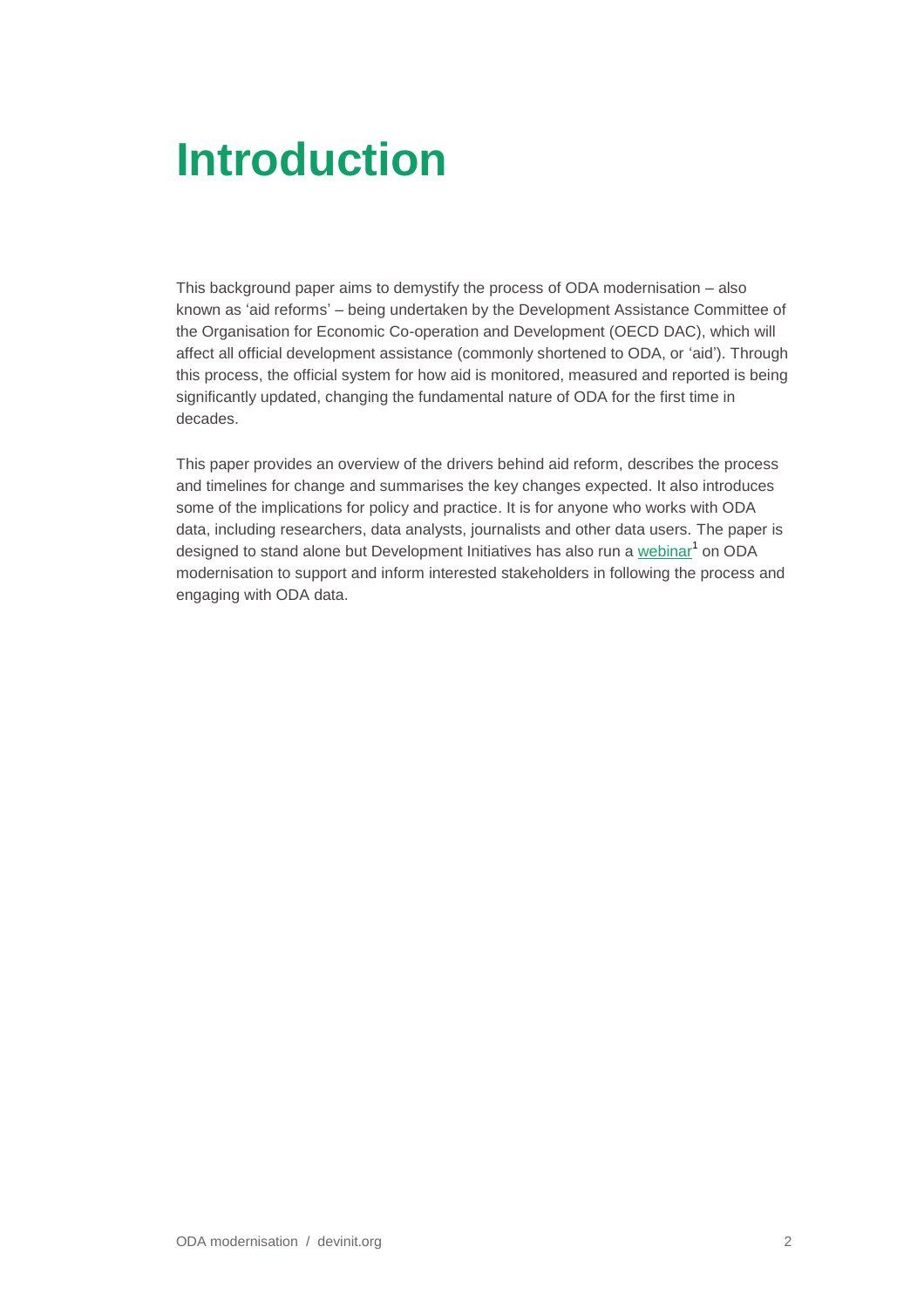## <span id="page-3-0"></span>**ODA modernisation: background to the process**

## <span id="page-3-1"></span>**What is the OECD DAC?**

The Development Assistance Committee of the OECD (known as the DAC or OECD DAC) is a membership group of 29 donor governments, plus the EU, with a secretariat in Paris, France. The DAC is a key influential and normative actor in shaping cooperation policies on aid and development. It provides a space in which donors agree on a common vision for development aid, learn from each other and hold each other to account.

## **Box 1: The DAC definition of ODA**

The DAC defines ODA for its members. The current framing definition is:

*"those flows to countries and territories on the DAC List of ODA Recipients (available at www.oecd.org/dac/stats/daclist) and to multilateral development institutions which are:* 

*i. provided by official agencies, including state and local governments, or by their executive agencies; and* 

*ii. each transaction of which:* 

*a) is administered with the promotion of the economic development and welfare of developing countries as its main objective; and* 

*b) is concessional in character and conveys a grant element of at least 25 per cent (calculated at a rate of discount of 10 per cent)."*

Whether an activity is eligible as ODA, according to the core pillars of this definition (an official source, concessionality, and a development purpose), is assessed in detail through the reporting of flows to the DAC. Donors report flows of ODA to the Creditor Reporting System (CRS) according to reporting rules called the 'Statistical Reporting Directives'. ODA modernisation affects the reporting directives but, given the nature of the changes, which affect these core pillars, including concessionality, the core definition of ODA itself may also change to reflect ODA modernisation.

The DAC's role involves setting rules for what types of spending should count as ODA (Box 1). The DAC tracks donor progress towards the UN target to which some DAC donors have committed (that at least 0.7% of gross national income should be spent on providing ODA to developing countries). The DAC also produces statistics on ODA and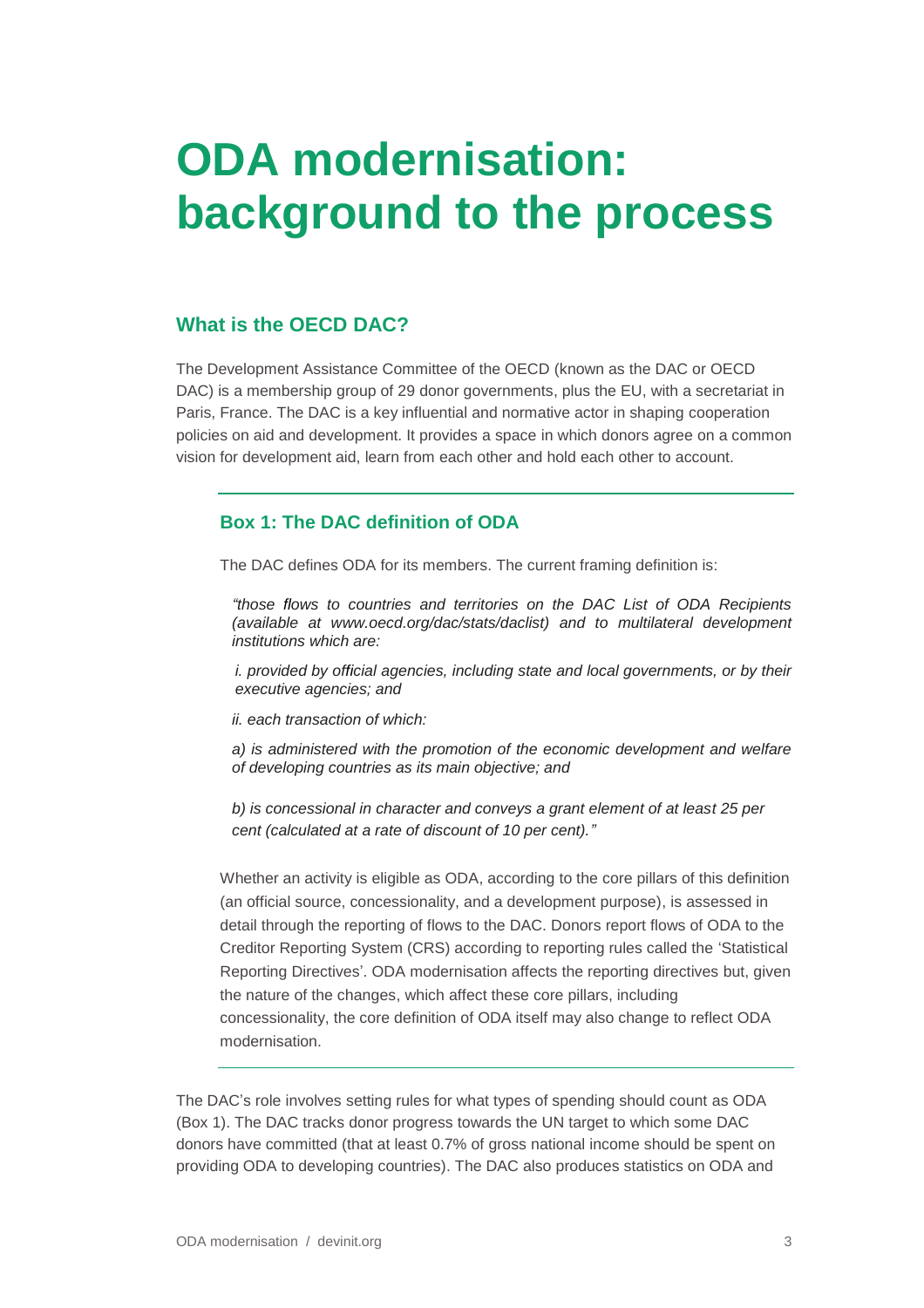on other official and private flows of resources to aid-recipient countries, reviews donors' development policies and practices, produces guidance on good practice, and hosts several thematic networks on development issues.

## <span id="page-4-0"></span>**ODA modernisation**

In 2012, the OECD DAC decided that the ODA concept and its statistical system needed updating and 'modernising', to 'better reflect the development finance landscape'. It agreed that it had a mandate to change ODA:

*"Against the background of vast changes to the development financing landscape over the past decades, participating governments [at the High Level Meeting] agreed that the DAC is well-placed to make a contribution to modernising the measuring and monitoring of external development finance provided by its members." 2*

Although the modernisation may appear to be just a set of technical changes in the DAC statistical system, its implications are relevant for the whole development sector, affecting a wide range of activities and stakeholders. The changes may also affect the fundamental nature of ODA.

## <span id="page-4-2"></span><span id="page-4-1"></span>**What prompted the changes in ODA?**

#### **Technical drivers**

Some of the drivers for change are technical. The DAC has stated that it wants to make improvements to ODA statistics and the rules that govern how ODA is reported by members (DAC donors), in order to:

- Ensure consistency and avoid discrepancies between donors, caused by different interpretations of reporting rules
- More accurately reflect donor effort allocated to development activities in the official data.

Some of the other changes, such as new reporting rules for private-sector instruments (PSIs), are intended to enhance visibility and recognition of some flows and development activities not currently eligible to be reported as ODA. Until data is reported and available for analysis, it is difficult to be sure what the impact of these changes will be on transparency and accountability of ODA overall.

#### <span id="page-4-3"></span>**Policy and political drivers**

Some drivers are more political and complex, influenced by DAC members' policy agendas; this particularly relates to some of the new forms of ODA. They also stem from broader issues arising from the changing context for aid-giving and development cooperation. We will cover these issues when we produce further work looking at the impact of the rule changes. You can read more about them in OECD report on ODA modernisation. 3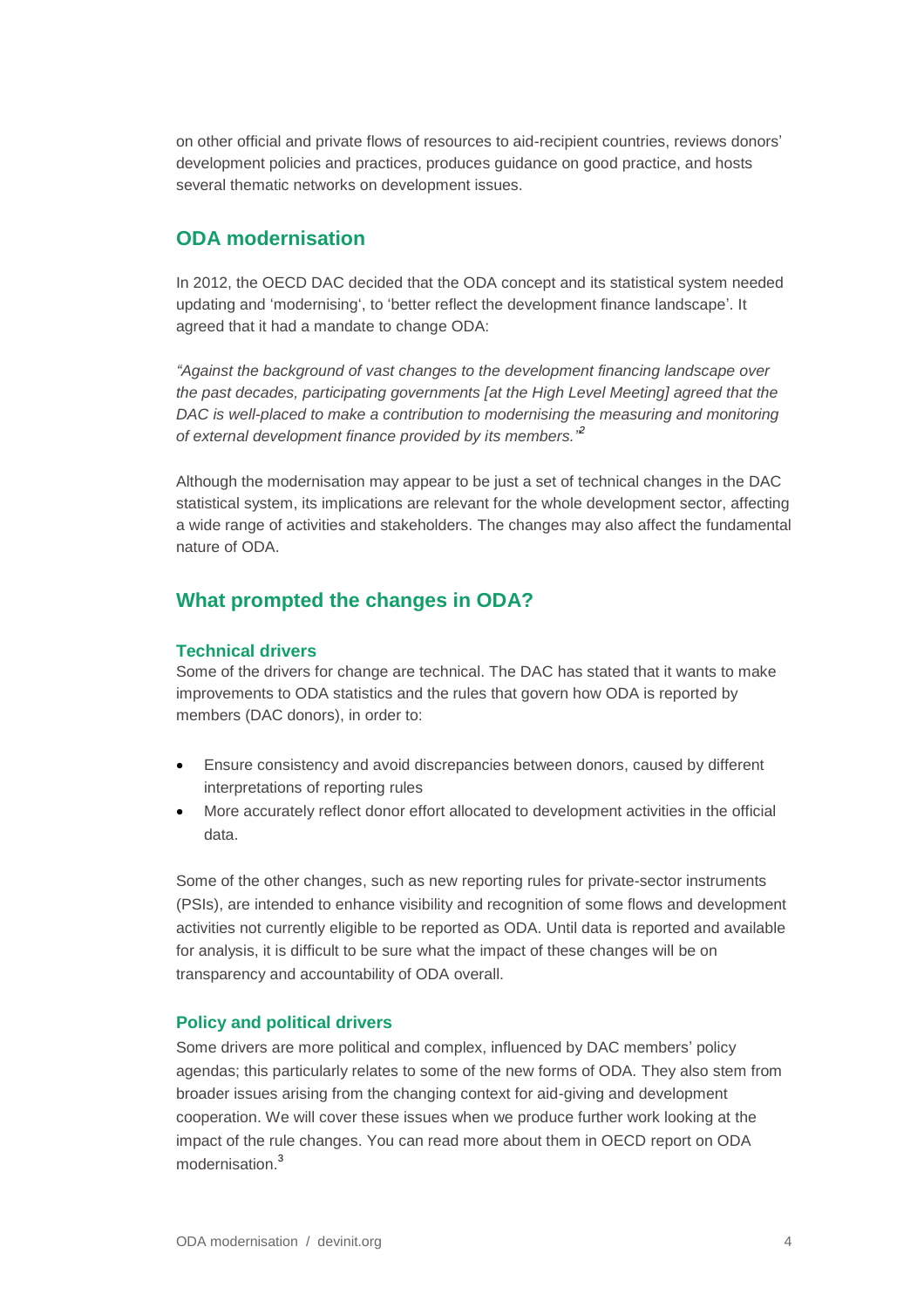The DAC cites several reasons for the modernisation.

- The changing mix of resources to developing countries means that re-considering the role of ODA is timely. Since the ODA concept was developed in the 1960s, many more types of finance are available to developing countries to finance development.
- There is a drive to increase private-sector partnerships, in part due to the high costs of meeting the Sustainable Development Goals, but also for other reasons.
- More targeted ODA by changing ODA rules, the DAC can politically incentivise donors to increase more concessional (softer) financing flows for the least developed countries (LDCs) and/or fragile and conflict-affected countries.
- The changing landscape of development cooperation includes the impact of emerging economies, which are able to deliver development assistance (South– South cooperation) under frameworks different from those used by OECD countries.

## <span id="page-5-0"></span>**Process and timelines**

The agreement to undertake the reform was reached by the DAC ministers at the OECD DAC High Level Meeting in 2012,<sup>4</sup> triggering a series of discussions. The intention was that new rules would be agreed and implemented by 2018. The ODA data for 2018, which will be published in 2019, should fully reflect all the rule changes enacted under the ODA modernisation process (Figure 1).

However, at time of writing, a number of key decisions on the revised ODA rules are yet to be agreed. Any further delay to the process of agreeing the new rules could possibly result in changes to the original timeline.

### **Figure 1: Timeline of the reforms**

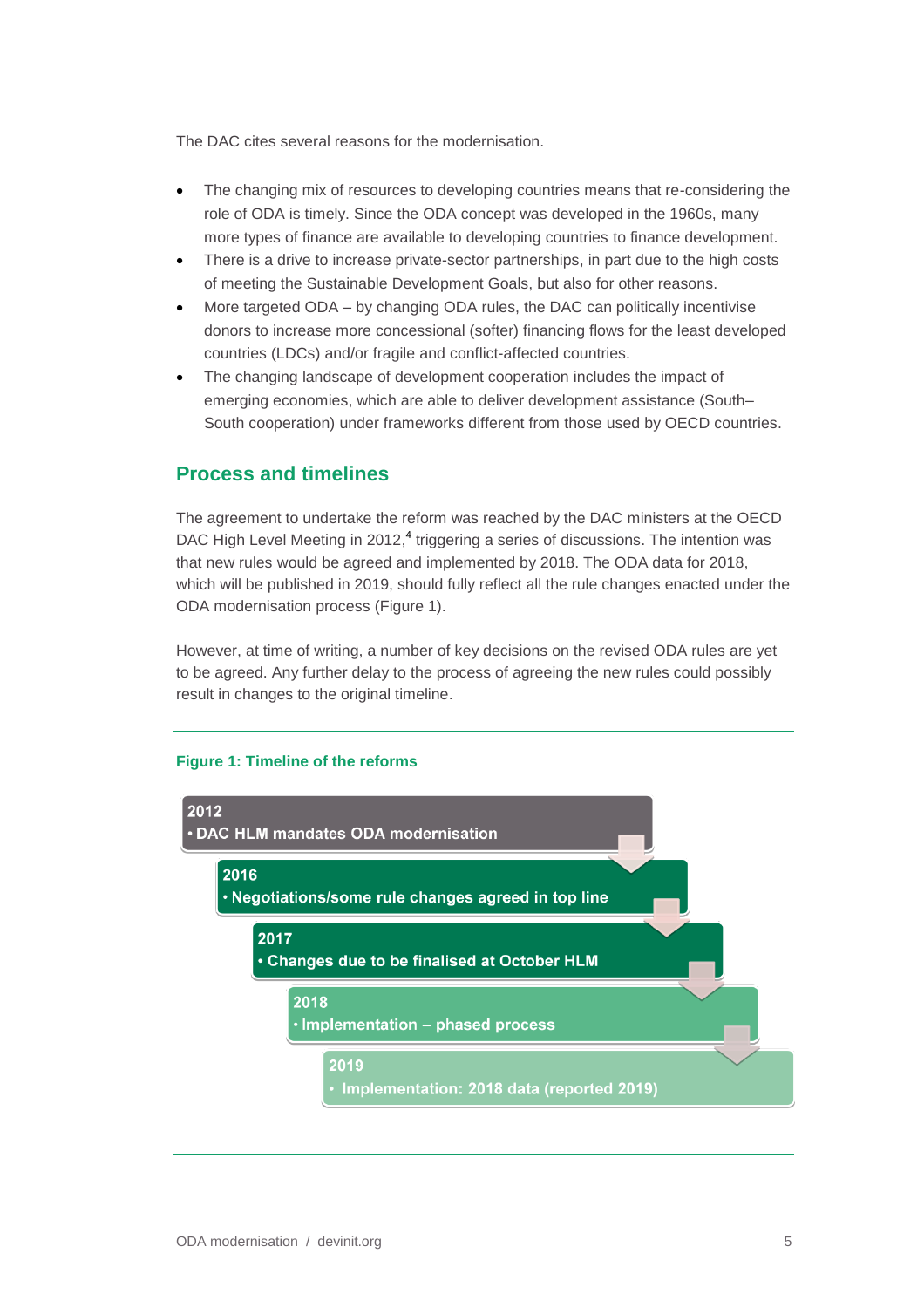## <span id="page-6-0"></span>**How will ODA modernisation affect different aid types?**

For simplicity, this background paper divides ODA modernisation into two key areas of change.

- 1. Updating, clarifying and 'streamlining' existing ODA reporting:
	- ODA loans and debt relief
	- In-donor refugee costs (IDRCs)
	- Data changes including purpose codes, channel codes and finance types.
- 2. Expanding ODA to bring in new activities, new flows and new financing instruments not previously eligible as ODA:
	- Private-sector instruments, or PSIs (including equity investments, guarantees and other 'market-like' instruments)
	- Some peace and security activities.

The detail of each of these areas of change is covered below.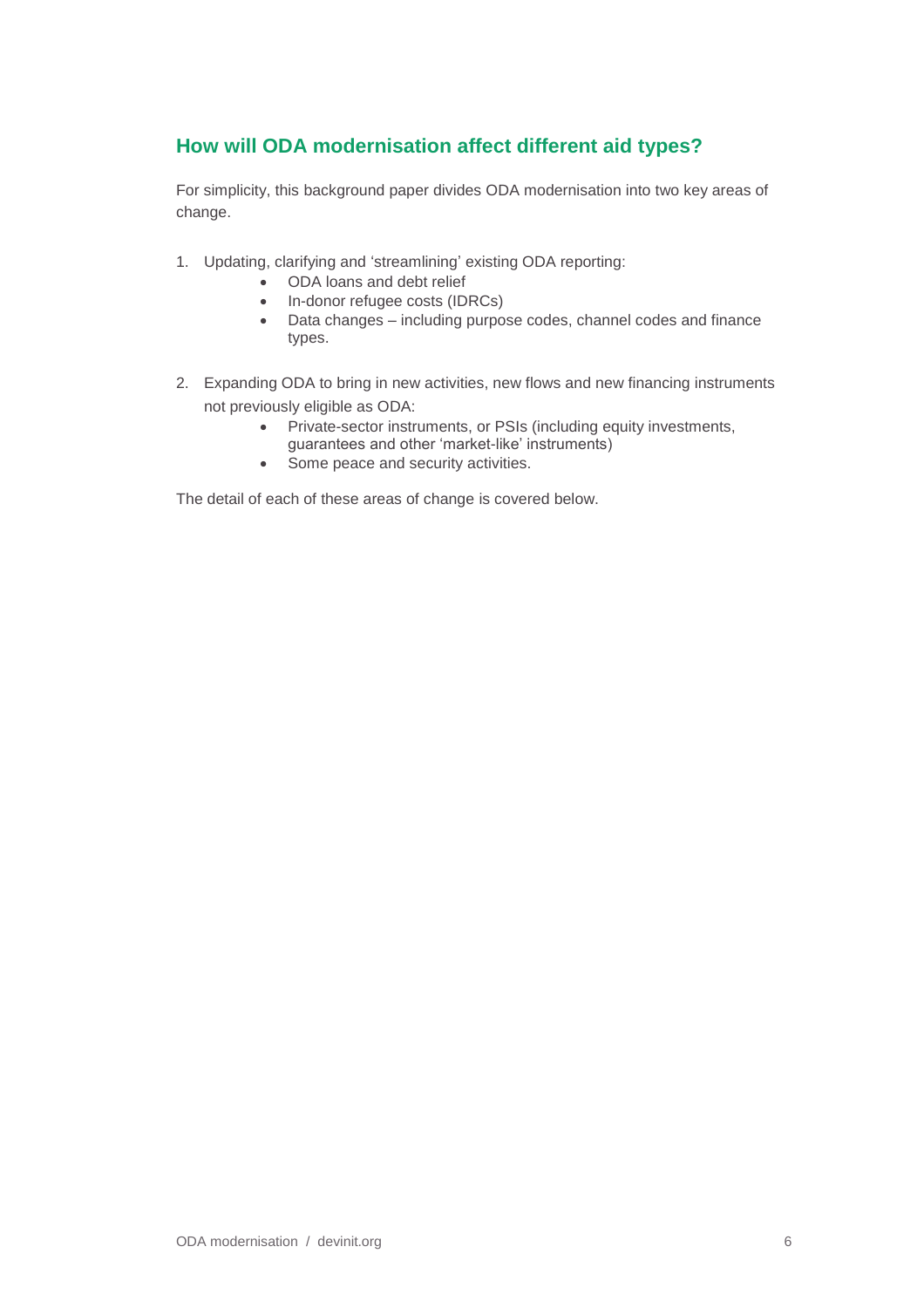## <span id="page-7-0"></span>**Unpacking ODA modernisation changes**

## <span id="page-7-1"></span>**Changes to existing ODA**

This area of ODA modernisation relates to updating, clarifying or 'streamlining' reporting for existing ODA flows. The drivers for this are primarily technical and relate to improving the accuracy and standardisation of ODA data or, in the case of ODA loans, better representing donor effort in the statistics.<sup>5</sup> However, in the case of in-donor-refugee costs (IDRCs) in particular, the negotiations have become somewhat more political in nature, due to different positions of stakeholders on the appropriateness of counting IDRCs as ODA.

## <span id="page-7-2"></span>**ODA loan changes**

#### Current situation

ODA loans must be concessional. The concessionality of a loan is assessed by calculating its 'grant element' $6 -$  the higher the grant element, the softer the loan.

A loan with a grant element of at least 25% has the full value of the loan counted as ODA. This means that a slightly concessional loan (with a 25% grant element) counts for the same amount of ODA as a highly concessional loan (with perhaps a grant element of 90%+), despite the higher economic cost associated with the less concessional loan. Any capital repayments made on existing ODA loans are subtracted from the headline net ODA figure.

### After modernisation

Only the grant-element proportion of the loan will count as ODA. Therefore, under the new rules, a loan of US\$10 million with 25% grant element will be counted as ODA of just US\$2.5 million, while a loan of the same size at 90% grant element will count as ODA of US\$9 million. Furthermore, repayments of capital on existing loans will no longer be subtracted from the headline ODA figures. This enables a better comparison between grants and loans, as well as a better comparison between loans with different concessionality levels.

However, there are also changes which affect the calculation of the grant element. The discount rates (sometimes known as 'reference rates') used to calculate concessionality are changing. Currently the discount rate is set at 10% for all loans. In future the discount rate will be differentiated depending on the income grouping of the recipient country. For LDCs and low-income countries (LICs) the discount rate will be 9%; for lower middleincome countries (LMICs), 7%; and for upper middle-income countries (UMICs), 6%. This matters, since the higher the discount rate, the greater the calculated grant element of any given loan. Thus donors will be 'rewarded' for taking higher risk in lending to the poorest countries by having a higher proportion of loans to LICs and LDCs counted as ODA.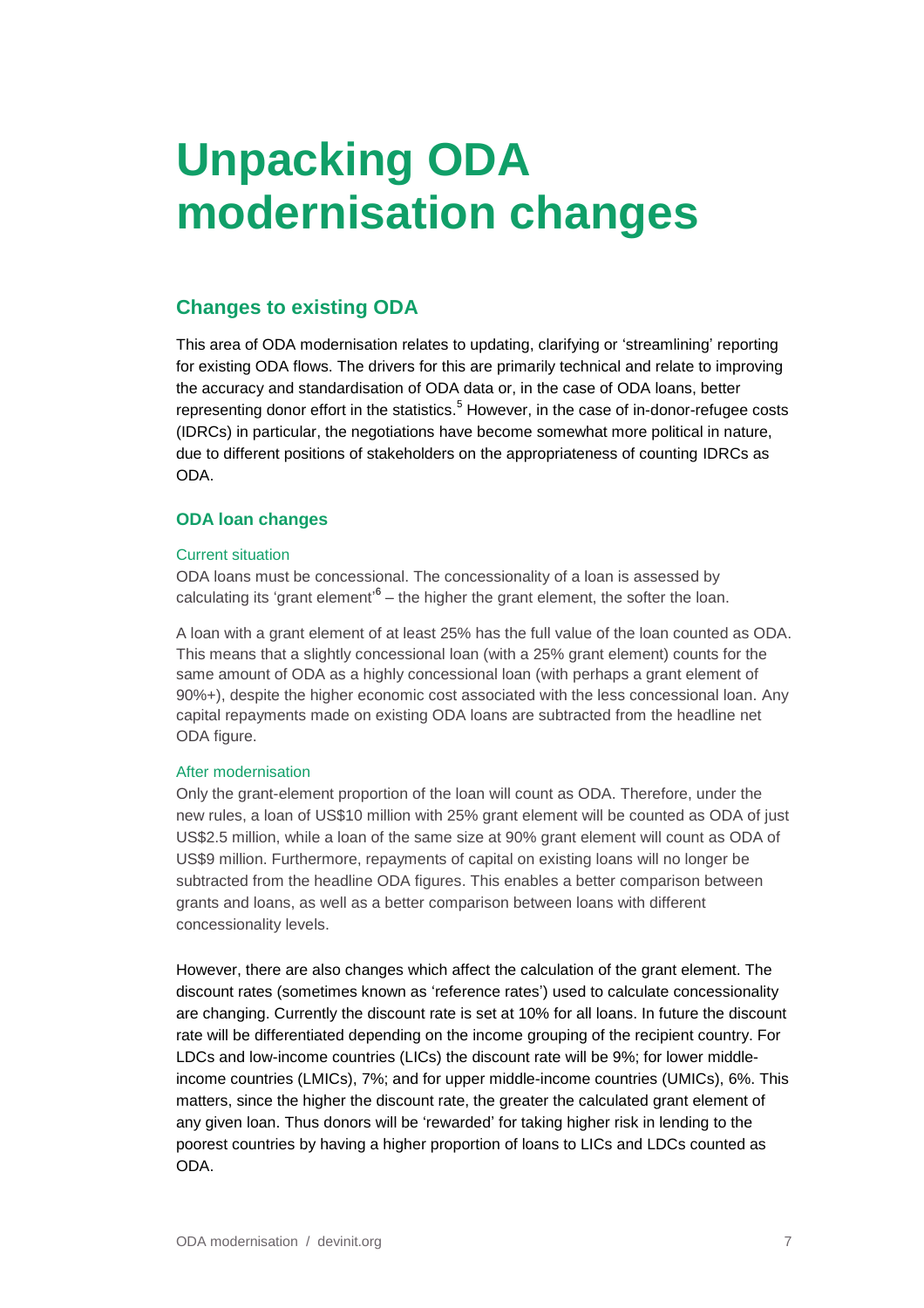In order to incentivise more concessional lending to the poorest countries, the grant element required for a loan to LDCs and other LICs to be reported as ODA has been raised from 25% to 45%. Loans to LMICs and UMICs will be subjected to a lower concessionality threshold and required to have a 15% or 10% grant element, respectively.

Lastly, capital repayments will no longer be subtracted from headline ODA as they were under the old cashflow system. This means that, for some countries, the reported levels of ODA will differ significantly under the new rules compared to the old rules. For example, Japan's reported 2013 ODA appears much higher when the new rules are applied. This is because Japan has a large stock of old ODA loans that are currently being repaid. Under existing rules, capital repayments on these loans are subtracted, reducing Japan's headline ODA figure.

Under the new rules this subtraction will not apply. Indeed, data from the DAC indicates that Japan's ODA would have been 36% higher in 2015 under the new rules (Figure 2). Germany on the other hand gives loans at a lower average grant element than Japan and has fewer old ODA loans currently being paid off. German ODA in 2015 would therefore have been 13% lower under the new rules.



## **Figure 2: Comparison of 2015 ODA under old and new rules for main loan-giving donors**

Source: OECD DAC.

Notes: ODA reported by Germany, France and the EU (the main loan-giving donors) would have been lower if the new rules had applied in 2015 ODA; Japan's ODA would have been higher.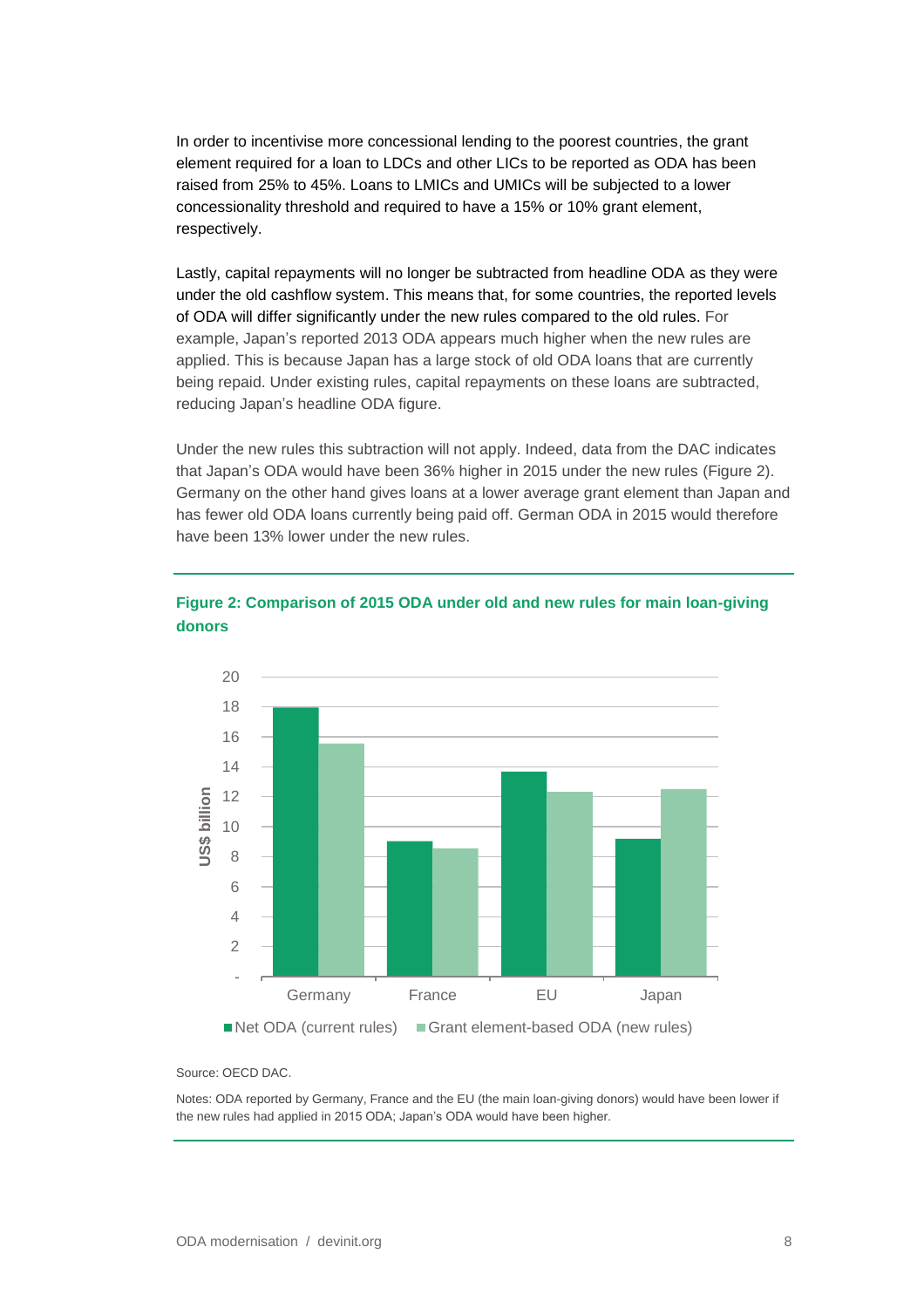## <span id="page-9-0"></span>**Debt relief**

Under the current rules, ODA credit can be claimed for both debt forgiveness and for interest capitalised under debt rescheduling arrangements. Debt relief arrangements can apply to loans originally reported as ODA, other official flows (OOF) or private lending. The full face value of any forgiven loan, plus accrued interest, less any capital repayments can be counted as ODA.

Under the new rules, debt relief on loans that were not originally counted as ODA can be treated in the same manner as before. However, the fact that the full face value of an ODA loan will no longer be counted in the headline figures will mean that the rules on debt relief of ODA loans must change.

At time of writing, the new rules have yet to be agreed. There is an argument that debt relief of ODA loans should be excluded altogether from the headline ODA figure. This is because the reference rate used to calculate the grant element of each loan includes a 'risk premium' intended to reflect the likelihood of default. This is why a higher reference rate is used to calculate the grant element of loans to LDCs and LICs compared to middle-income countries (MICs). This risk premium increases the amount of ODA a donor will be creditied for on any given loan.

In other words, the new rules allow donors to count a greater proportion of their lending as ODA than would otherwise be the case, specifically because of the risk of default when lending to developing countries, especially the poorest countries. However, the complete removal of debt relief on ODA loans from ODA might disincentivise donors from providing this kind of assistance. The next opportunity for donors to move toward agreement on this will come at the DAC High Level Meeting (HLM) in October 2017.

### <span id="page-9-1"></span>**In-donor refugee costs (IDRCs)**

IDRCs are not strictly ODA modernisation in terms of being part of the package of reforms led by the DAC. However, since changes are happening on the same timeline and affect official aid, they are worth including here. Reported IDRCs for some DAC donors have significantly increased recently: IDRC spending rose six-fold over the last 10 years for which we have data (Figure 3).<sup>7</sup> This has brought this issue into the spotlight.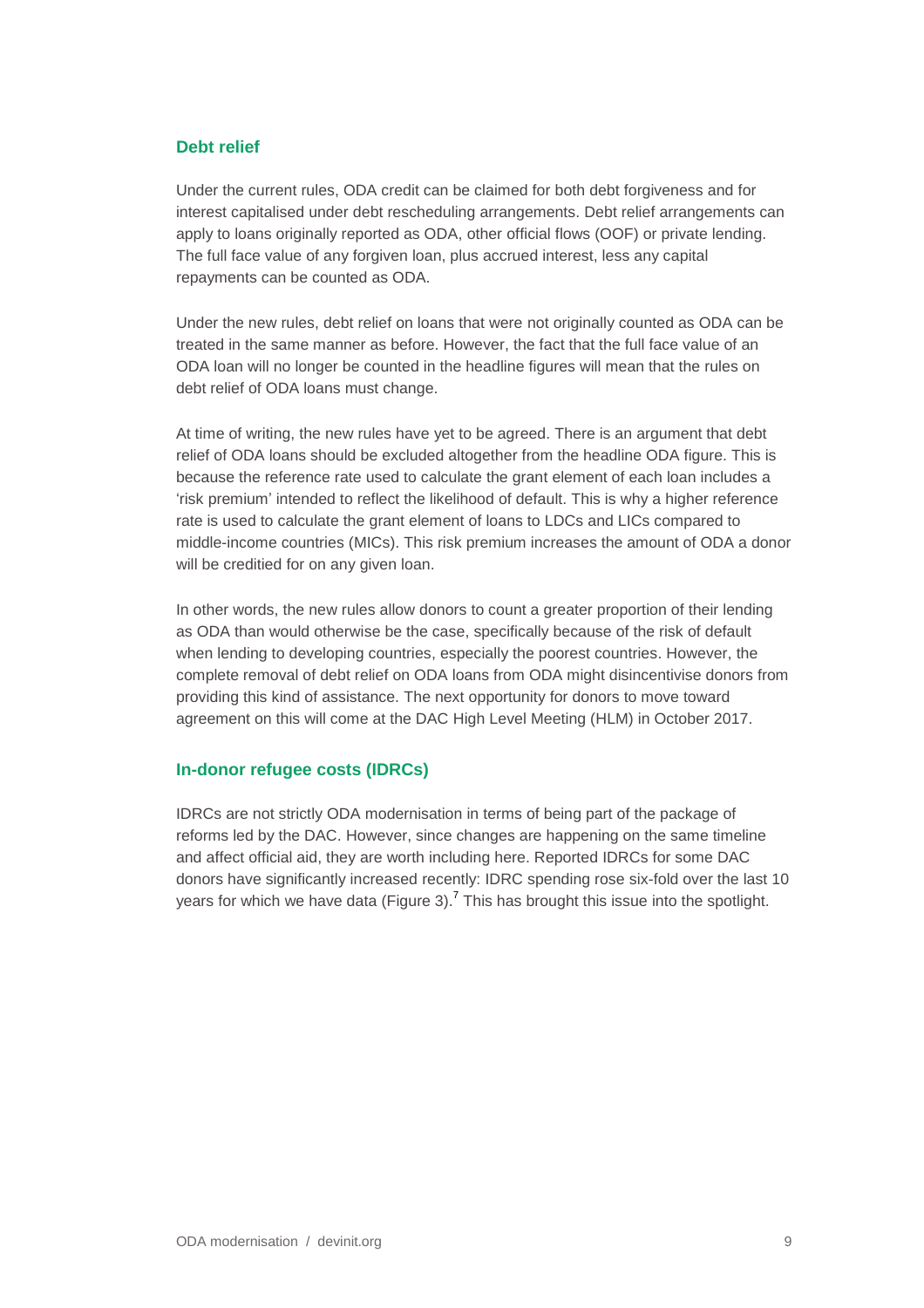**Figure 3: Refugee costs reported as ODA have risen dramatically since 2013**



Source: OECD-DAC data.

#### Current situation

OECD rules allow donors to report as ODA some of the costs of hosting refugees in donor countries during the first 12 months of their stay. These are known as 'In-donor refugee costs' (IDRCs).

The reporting guidelines are somewhat vague and so there is considerable variation between what and how different governments choose to report. The data reported is also quite difficult to understand; for example, information on the numbers of in-donor refugees supported by ODA is not reported. This information would enable better assessment of the extent to which the amount of ODA reported as refugee costs actually reflects the scale of refugee support provided by each donor. There is also a need for descriptions of methodologies used in reporting and methodological changes applied year on year and disaggregated reporting [costs.](http://devinit.org/wp-content/uploads/2017/09/Strengthening-transparency-of-OECD-DAC-reporting-on-in-donor-refugee-hosting-costs.pdf)<sup>8</sup>

#### After modernisation

The DAC has surveyed donors to find out more about how they report IDRCs. A technical working group, the Temporary Working Group on Refugees and Migration, is reviewing the reporting guidelines, aiming to clarify and agree updated rules to make IDRCs more consistent, comparable and transparently reported by DAC donors. This group is expected to present an updated proposal to the DAC at the end of September 2017.

### <span id="page-10-0"></span>**Changes in data: purpose codes, finance types and channels**

The DAC Secretariat maintains various code lists which are used by donors to report on their aid flows to the DAC databases. These codes help us understand and classify the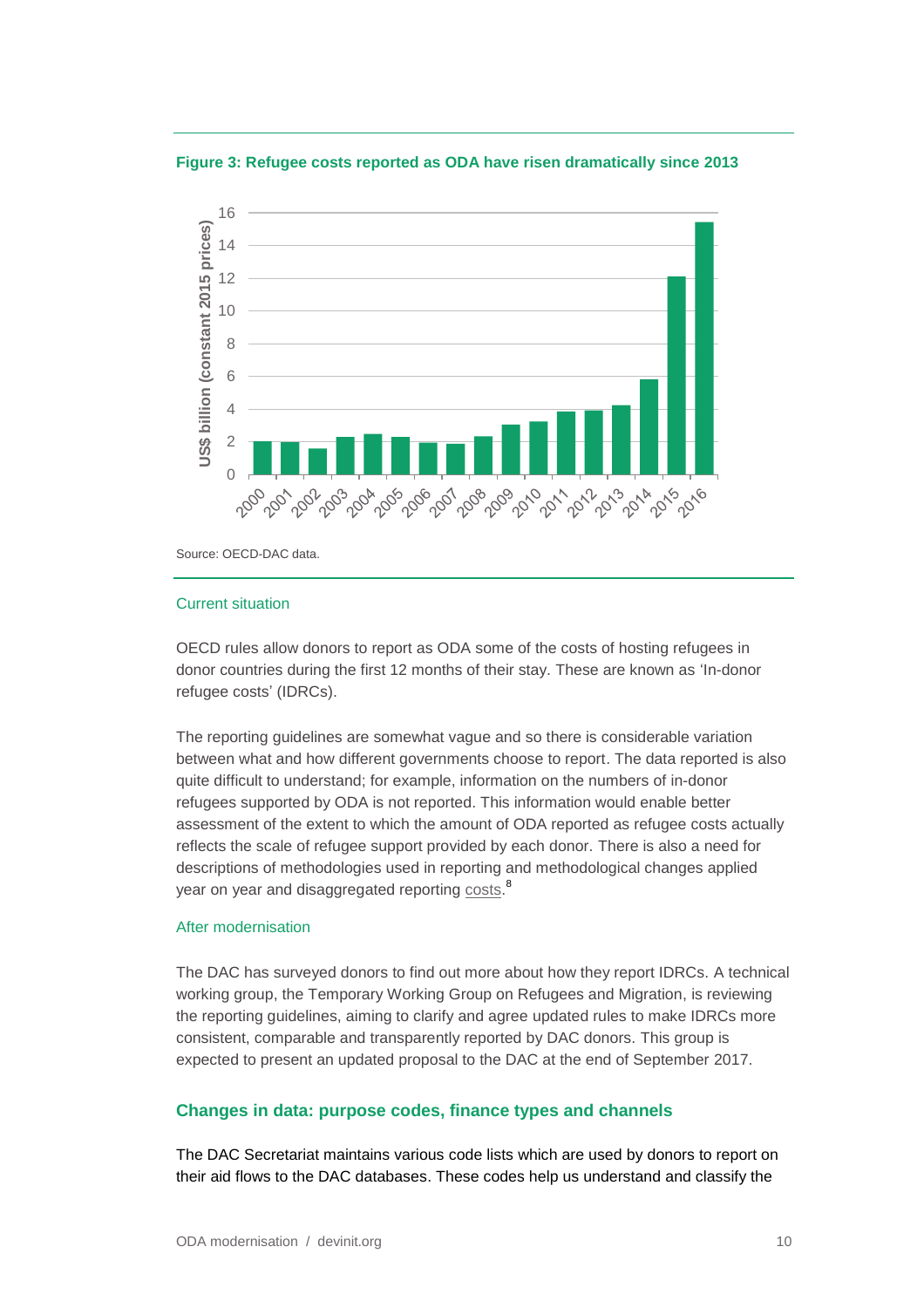data on ODA: what it is being used for, and what channels or organisations it is being spent through.

The DAC aims to change codes in key areas:

- Sector codes: this may help track ODA spending in a more detailed, granular way in certain priority areas, or in areas relating to global commitments. For example, there is a new code to track ODA spending on activities aimed at ending violence against women and girls, and new codes within the 'Government and civil society' sector.
- The DAC is also considering a new reporting code to track donors' support to "migration and mobility facilitation".
- Further work is planned to align DAC sector and purpose codes more closely with the goals and targets of the SDGs. However, a timeframe for this work has not yet been published.
- New channel codes are planned, to reflect aid flowing through private-sector entities not previously captured in DAC data.
- New finance type codes will also be implemented to capture a wider range of financial instruments, including some relevant to 'blended finance'<sup>9</sup> funding arrangements.

As an ongoing process accompanying the reforms in ODA definitions, the purpose codes and channels used for reporting ODA during the transition period have also been evolving. Some minor changes have already been reflected in the latest available reported data. Currently the debates are focused around better adjusting the purpose codes and policy markers to the SDGs framework and targets, especially in areas such as migration, nutrition and disease prevention.

## <span id="page-11-1"></span><span id="page-11-0"></span>**Expanding ODA-eligible flows**

### **Peace and security activity costs**

Currently donors can report ODA spending on peace and security activities under the 'conflict prevention and resolution, peace and security' sector. There are various subcategories within this sector, including: security sector management and reform; civilian peacebuilding, conflict prevention and resolution; participation in international peacekeeping operations; reintegration of child soldiers; land mine clearance; and small arms and light weapons control. However, financing of military equipment or services is generally excluded from ODA reporting.

Because of the interrelatedness of peace and security issues with development and human rights, the DAC has decided that clarification is needed on ODA-eligibility of activities involving the military and the police as well as activities preventing violent extremism. The DAC also wanted clearer guidelines on if and how to report developmentrelated training of military personnel.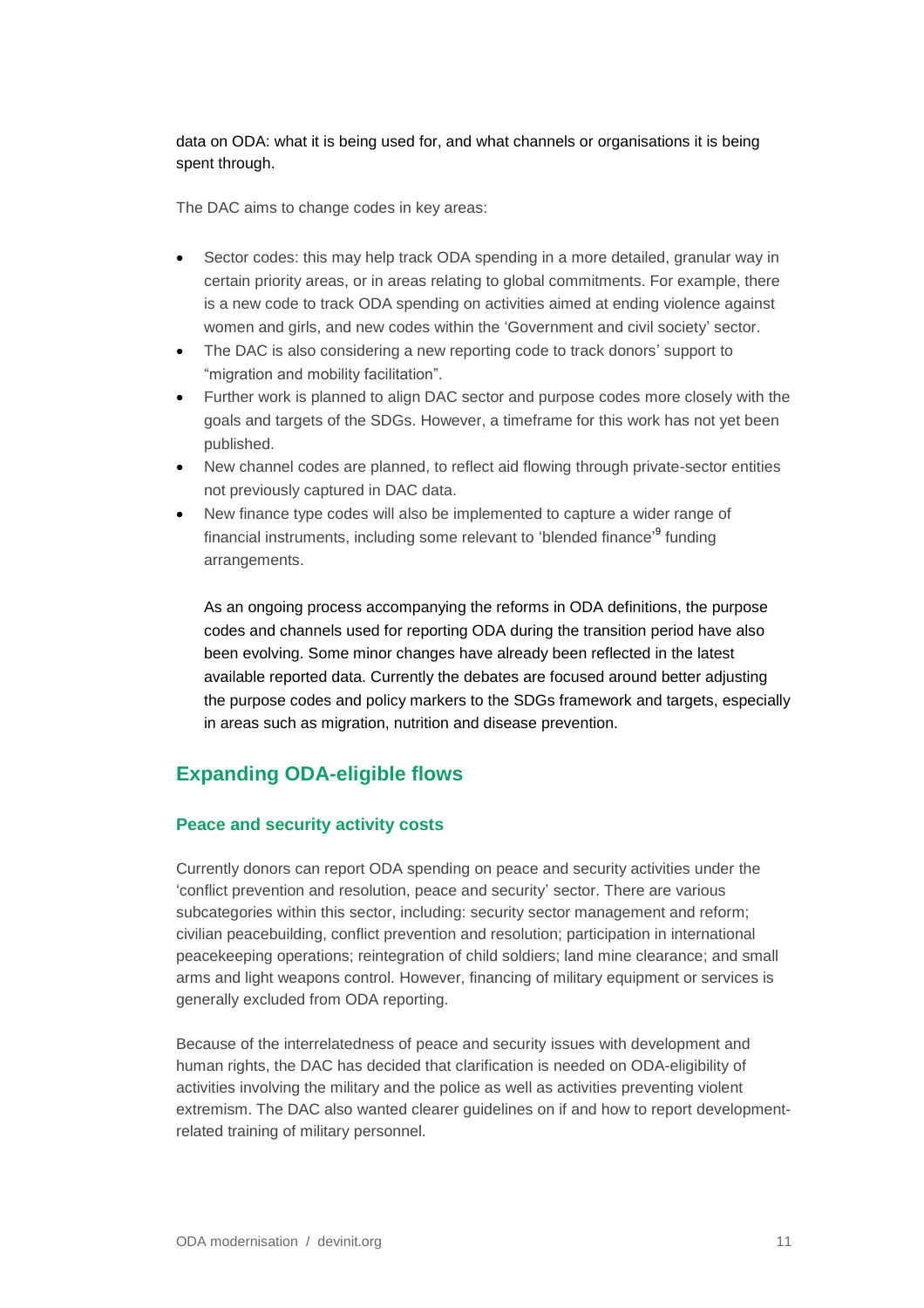#### After ODA modernisation

The activities currently included are broadly the same as those to be included after reform. However, there are some new ODA-eligible activities, mainly 'non-coercive security-related activities with a long-term sustainable development objective', for example:

- Training for partner military forces (e.g. in human rights or gender issues)
- Support for costs where military personnel are used as delivery agents of development services or humanitarian aid (as a last resort)
- Educational activities led by partner countries to prevent violent extremism.

ODA still cannot be spent on 'regular' military costs, meaning salaries, equipment or equipment maintenance.

According to the DAC Secretariat, the implications of these changes on ODA levels will not be significant: "Peace and security-related expenditures represent 2% of bilateral ODA. These minor adjustments to reporting rules cannot impact ODA volumes in any significant way".<sup>10</sup>

There is a risk that, depending on how the wording in the communiqué for the High Level Meeting is interpreted, these changes to aid rules may result in resources being diverted away from activities with a greater development and poverty-reduction focus in favour of those that align to national security and political priorities.<sup>11</sup> Ensuring transparency and illustrating the development impact of funding decisions will be critical to ensuring that the needs of vulnerable people are met.

### Next steps

The 'casebook' which tells donors how to publish according to the updated rules will give further guidance on the implementation of these reporting directives. This is due to be published by the DAC later in 2017.

### Peacekeeping

The proportion of funds provided by donors as core funding for UN peacekeeping, known as the 'peacekeeping coefficient',<sup>12</sup> that can be reported as ODA has been increased from 7% to 15%. This apparently large rise is due to the fact that, until now, only activities of civilian UN personnel were counted when calculating how much of the UN's Peacekeeping work is ODA-eligible. However, bilateral donors are allowed to count some specific activities of uniformed personnel as ODA so, to be consistent, relevant activities of uniformed UN personnel have now been taken into account also. We estimate that this would amount to ODA worth approximately an additional US\$500 million reported annually, based on 2015 numbers.

There is a need for greater transparency in reporting of these figures. These costs are reported to the DAC as a single lump sum for each donor, in common with other core multilateral funding. However, unlike many other multilateral bodies who report to the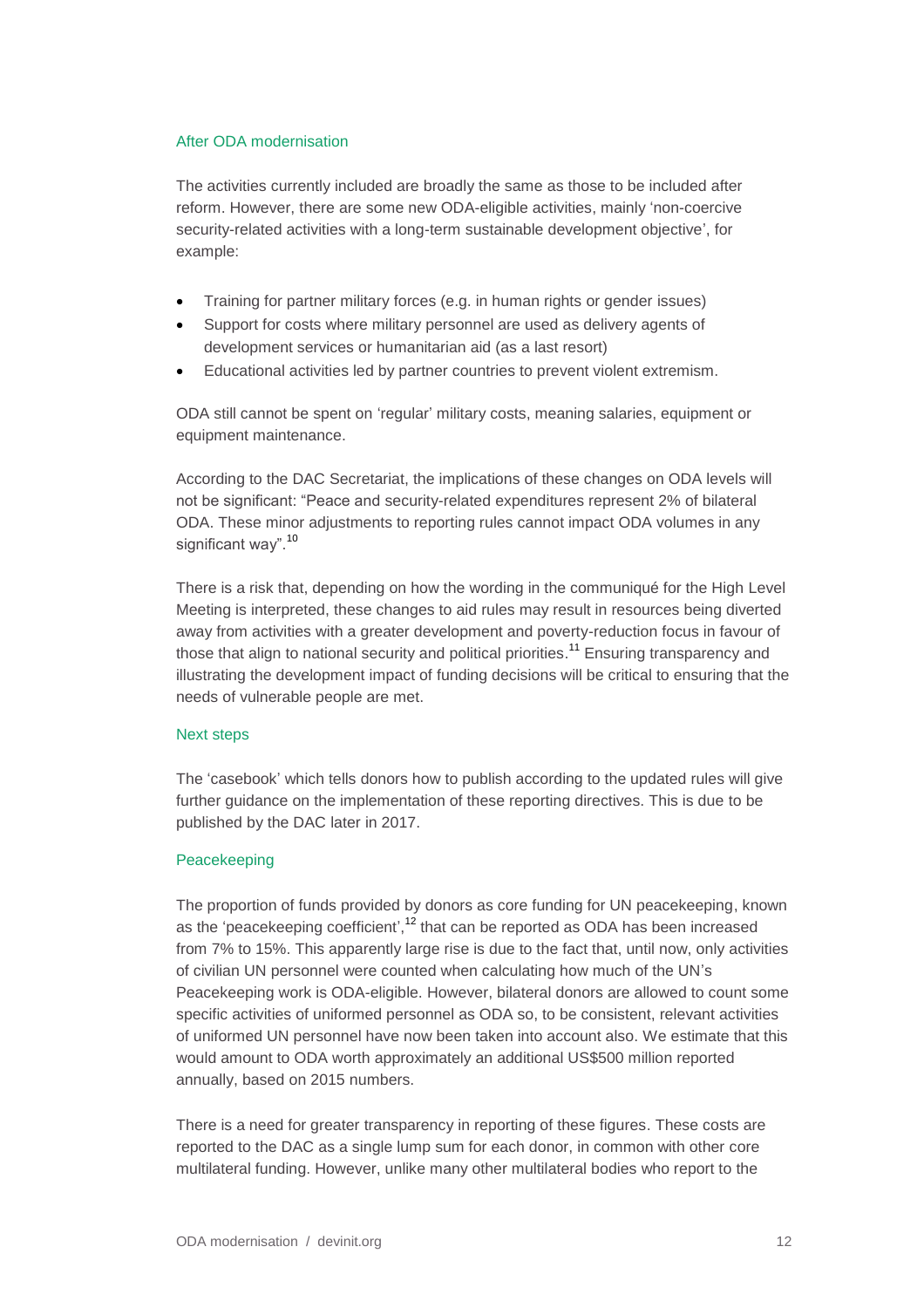CRS, no breakdown of the specific types of activities these peacekeeping funds are used for is reported by the UN to the DAC.

#### <span id="page-13-0"></span>**Private-sector instruments (PSIs)**

#### Current situation

Equity investments have been eligible for ODA reporting since 1995 but account for a relatively small proportion of total ODA – typically less than 1% of total ODA. Some DAC members have established development finance institutions (DFIs), investment funds and other special-purpose programmes, in order to engage the private sector in development.

These DFIs and investment funds use PSIs such as equity investments and guarantees. This allows them to engage in activities often characterised as 'blended finance' or 'catalytic' aid.<sup>13</sup> Under blended finance arrangements, a donor or DFI can mobilise additional investment from commercial actors through a variety of means including the provision of guarantees or first-loss capital. This can potentially generate investments in developing countries many times greater than the amount of funding provided by the donor or DFI.

However, these activities do not currently qualify as ODA, mainly because they are not 'concessional' (not including a 'grant element'). Donors wanted to update the system to better provide incentives for the use of PSIs in developing countries and to reflect current activity in the ODA statistics.

#### After modernisation

The rules are not yet agreed, but are likely to allow for reporting of:

- Investments in private companies
- Loans to private companies that are non-concessional (or at lower levels of concessionality than required for loans to governments)
- Underwriting of commercial activities through guarantees.

This finance may also be used to mobilise additional funding from private investors via blended finance instruments (e.g. syndicated loans and mezzanine finance).

These investments are very likely to be handled by DFIs which many donors have established to manage the funding of private companies in developing countries. Because they are likely to be non-concessional (except for a technical threshold), ODA eligibility of PSIs will be judged on a different, more subjective basis:

- Financial additionality investment that the market would not have provided on its own
- Developmental additionality adding developmental value to normal commercial activity.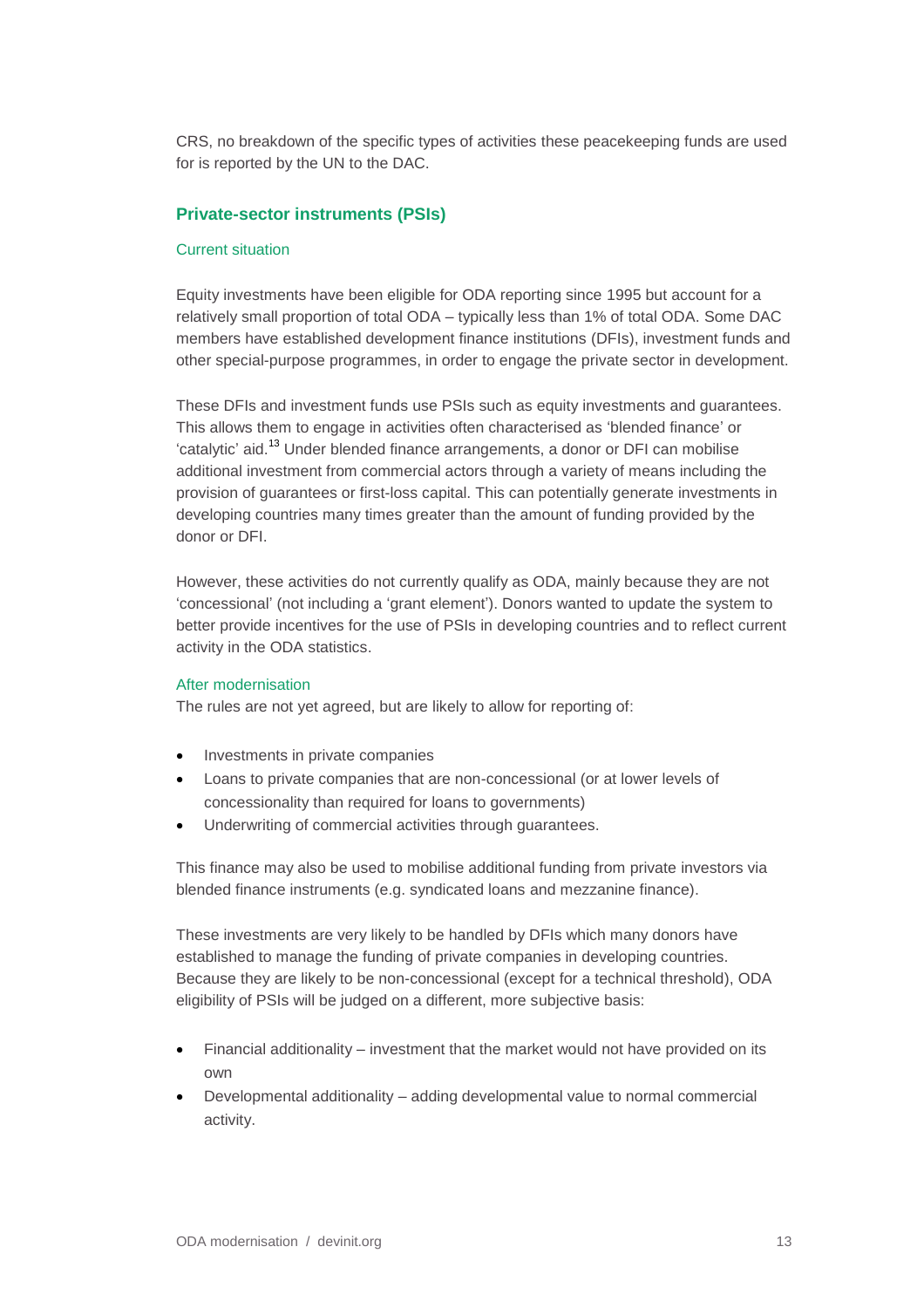The concept of additionality is complex and aims to quantify whether the financial or developmental impact brought about by an activity would have occurred otherwise. A PSI may, even while it may not be 'concessional', still have the "the economic development and welfare of developing countries as the main and primary objective of its operations".<sup>14</sup> How these 'additionality' criteria will be defined and measured is still under discussion. When reporting PSIs as ODA, donors will be able to choose between two methods of accounting for these outflows – the 'instrument approach' and the 'institutional approach'.

- Under the **instrument approach** the donor agency or DFI providing the investment will report each investment at the individual activity level.
- Under the **institutional approach** the donor will report any capital funding provided to the DFI as ODA. The proportion of this funding that is actually added to the donor's ODA figure will be determined through an institutional assessment of each DFI which will determine the level of ODA-eligible activities carried out by that DFI. DFIs will still be expected to provide activity-level reporting in order to preserve transparency.

While this could potentially increase ODA levels and leverage much-needed investments, especially in LDCs, the risks traditionally associated with the use of PSIs for development are a concern for some, as is the significant change to the 'concessionality' element of ODA. Another concern is the difficulty of maintaining the same levels of transparency in PSIs as in the rest of ODA, due to the challenges of reporting detailed information relating to transactions involving ODA, when that information is held to be commercially confidential.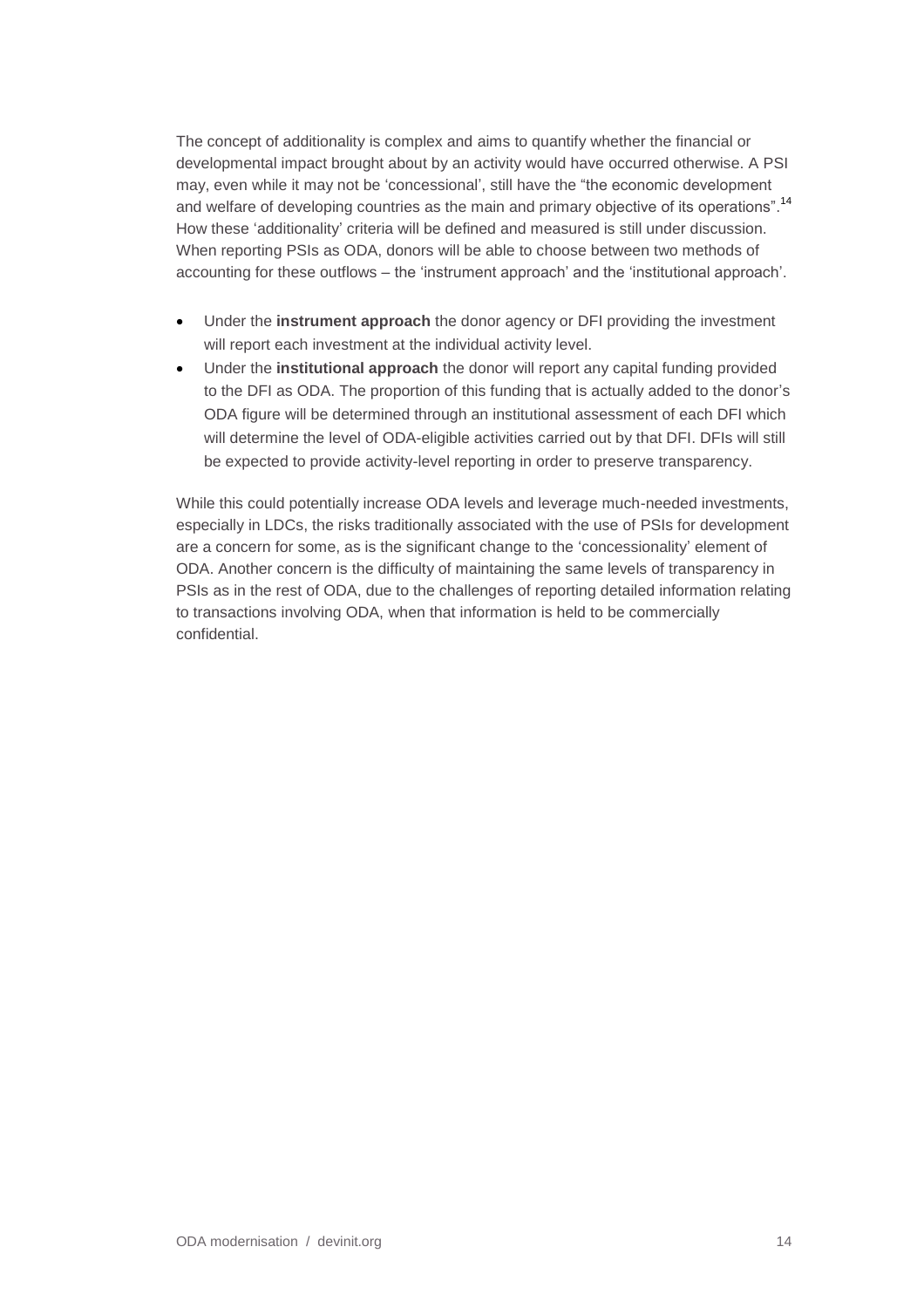## <span id="page-15-0"></span>**Possible implications of ODA modernisation**

## <span id="page-15-1"></span>**Implications for data analysts and researchers**

These changes represent the largest shake-up in over two decades for how ODA is counted. The inclusion of new flows, previously excluded from ODA, and the fundamental changes to the way in which ODA loans are accounted for will have significant implications for analysts and researchers once the new rules are fully implemented.

The headline ODA figure has never been a reliable guide to the amount of money or other resources transferred to developing countries. This is largely due to the inclusion of a number of elements that do not result in any transfer of new resources – for example debt relief (especially the cancelling of accrued interest), imputed student costs and indonor refugee costs. The new rules may be a better way of measuring the donor effort involved in providing aid, but they will also result in the headline ODA figure bearing even less resemblance to actual resource transfers.

Seen from a perspective of examining donor effort, it is a good thing that a highly concessional loan will count for more ODA than a loan that will be more expensive for the borrower. On the other hand, the amount of lending reported in the headline ODA data will represent only a fraction of the funds disbursed. In order to analyse the cashflow implications for each developing country, it will be necessary to analyse the gross lending figures and repayments rather than the headline ODA numbers.

This effect will be even more pronounced in the case of PSIs. PSI loans will almost certainly have even lower grant elements than ODA loans, so the amount reported as ODA will be even further removed from the actual cashflow figures. PSI guarantees reported as ODA complicate the picture still further. These instruments will not result in any transfer of resources from the donor to a developing country, but may result in a loan from another source that would not otherwise have been made. The donor will, however, count a small proportion of the total value of the guarantee in their ODA.

Also, those donors who report PSIs under the institutional approach will not record any transfers of PSIs to specific developing countries – just the capital funding transferred to DFIs. In these cases, researchers will need to examine the data on outflows from DFIs to developing countries in order to assess the impact on specific recipients.

Some of the changes to data will enable analysis to be more detailed in some respects. It will be possible to optain additional detail on the types of private-sector organisations that receive aid funding. A wider range of financial instruments will be captured and data will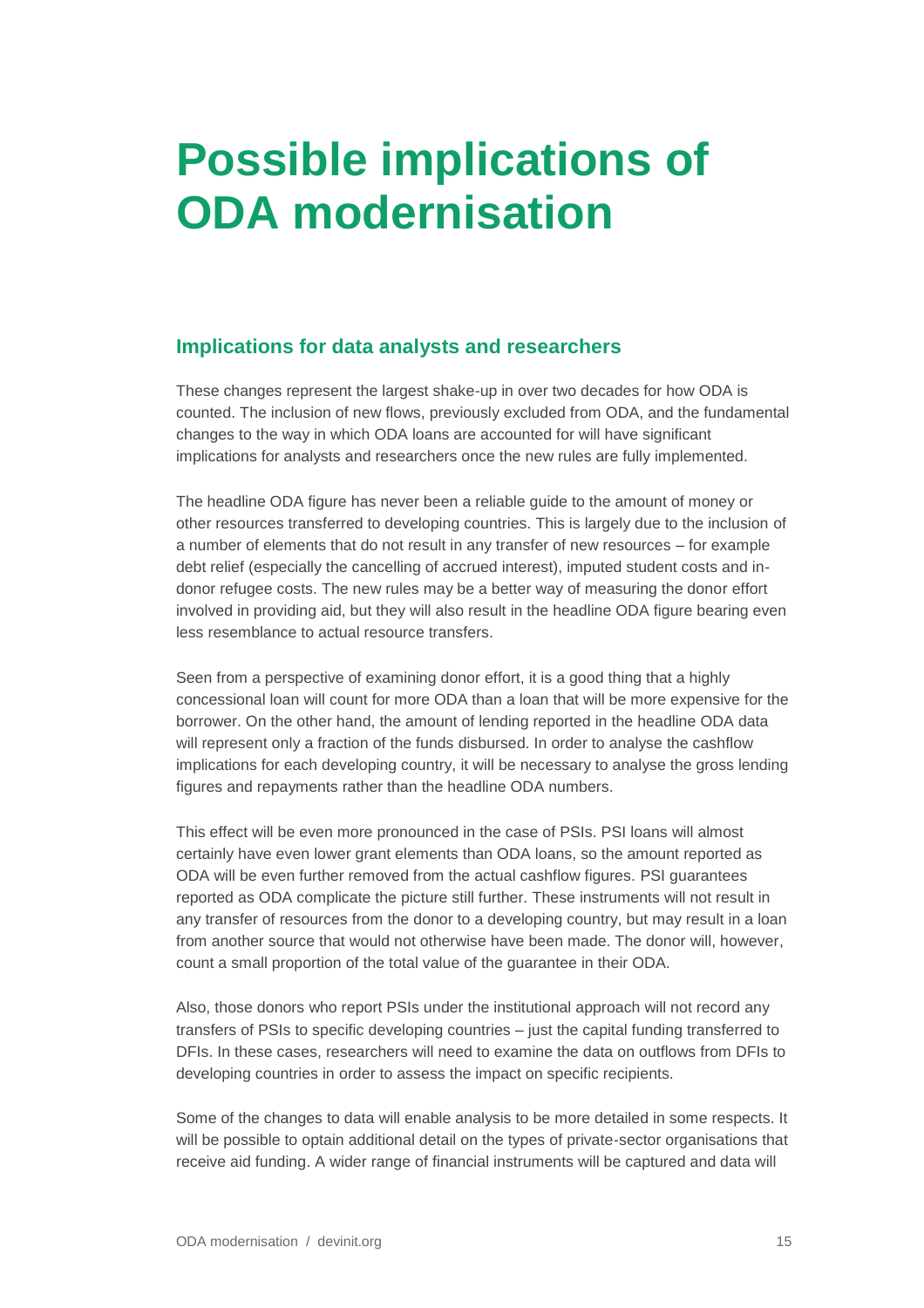be available on the amount of additional private finance mobilised by the use of blended finance deals.

In summary, analysis of ODA data will require more complex technical understanding and researchers will need to take care to select the right data for different research questions. For example, the data required to examine donor behaviour may be very different from the data required to understand the impact of ODA in any given developing country.

## <span id="page-16-0"></span>**Policy and practice implications**

We cannot yet be sure whether ODA modernisation will bring about more choice for donors and their partner countries – with a wider range of financing instruments more suitable for targeting in different contexts, for example. Or will there be additional constraints, perhaps due to unintended consequences such as potential opportunity costs? However, it is clear that new rule changes can alter behaviour through providing incentives, so it is important to consider these future possibilities.

First, as highlighted, the fundamental nature of ODA is likely to change, which may require revisiting the core ODA definition. There will also be a range of new actors whose activities will be included in ODA, or in the related data. More DFIs will have their activities reported as ODA. Data on the actions of private actors will also be available, and military or security actors may also begin to play a bigger role in development cooperation. These actors will have practices and objectives different from those of donors' existing aid agencies, which will need to be taken into account by anyone involved in advocacy around development policy.

Second, anyone tracking flows of finance for the UN Sustainable Development Goals or other global aid targets will need to take into account that headline figures are even further from actual resource transfers – because the headline ODA figure reported for loans and PSIs will not match the amount of funds committed or disbursed. Transparency and accountability of these flows may also be challenged as some data becomes more difficult to access, understand and analyse.

Third, the new rules may also change the incentives for, and the behaviour of, donors' aid agencies. For example, a loan to an LDC will count for more ODA than the same loan advanced to an MIC – due to the different reference rates used in the grant-element calculation. It remains to be seen what effect this may have on donors' lending decisions. Also, the ability for donors to count a proportion of unfunded liabilities (guarantees) as ODA may create incentives for donors to make increasing use of such instruments in developing countries.

Finally, the role of 'traditional' ODA – grants, technical cooperation and highly concessional loans – may also need to alter due to changes elsewhere in the development finance system. If development finance delivered through PSIs and private capital mobilised through blended finance gravitates toward certain sectors and certain developing countries, grant-funded ODA may need increasingly to focus on those areas which attract less of these investments. This has implications for donor decision-making, and for policy on development cooperation more widely.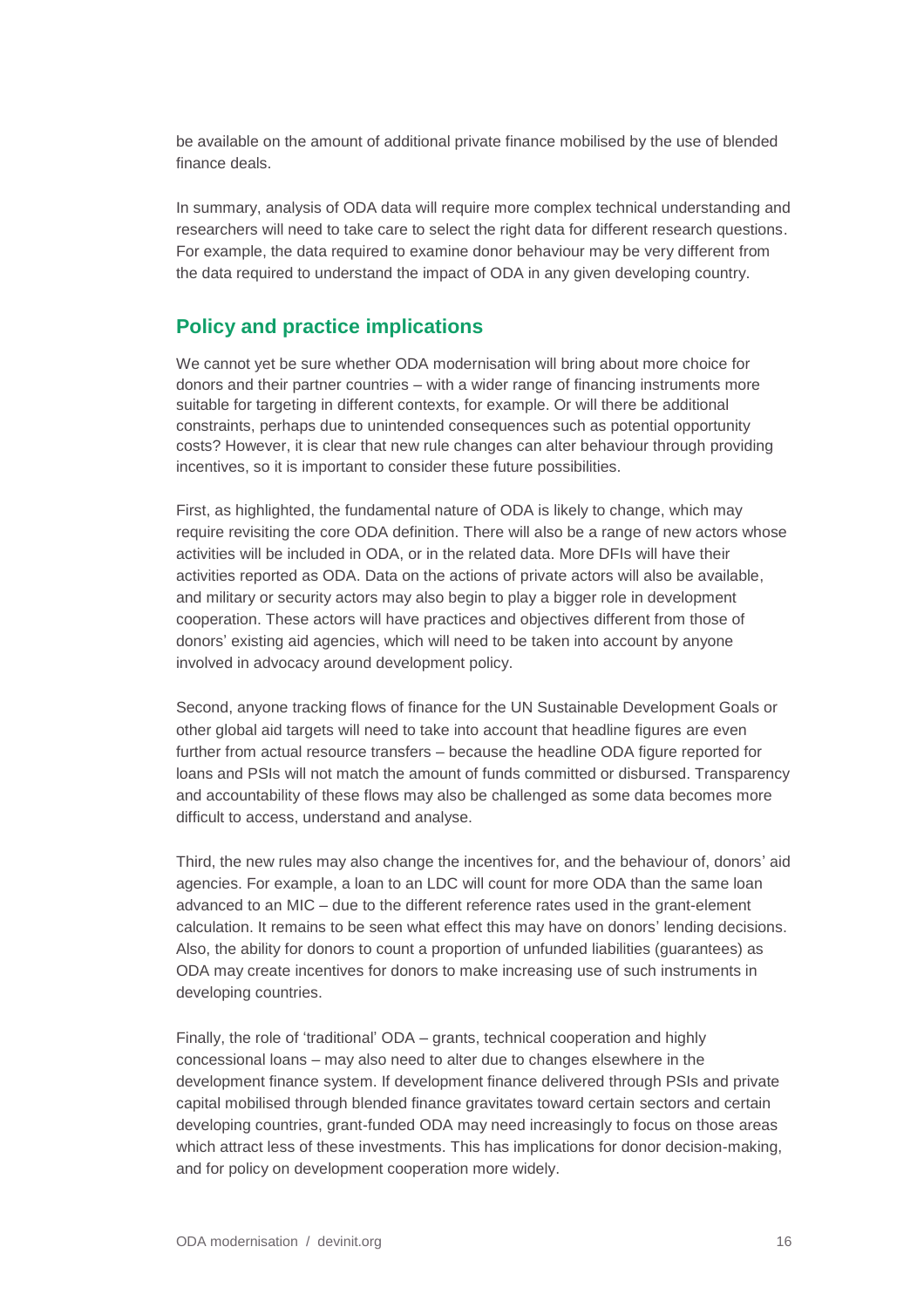## <span id="page-17-0"></span>**Next steps**

## <span id="page-17-1"></span>**Finalisation of rules**

As noted above, the new rules around ODA are not yet entirely finalised. The 2017 October High Level Meeting (HLM) of the OECD DAC is the next opportunity for donors to reach agreement on outstanding issues. These issues include:

- The exact method and parameters for calculating the level of PSI loans and guarantees which will be counted as ODA
- <span id="page-17-2"></span>The treatment of ODA loans subject to debt relief under the new rules.

## **Publication of Peace & Security Casebook**

The revised Peace & Security Casebook will enable further assessment of the changes and clarifications to the rules around counting security-related activities within ODA. Examples of specific peace and security activities will be included, together with the rationale for allowing or not allowing each activity to count as ODA.

## <span id="page-17-3"></span>**Potential issues to monitor**

There are a number of potential issues which will require attention once the new rules are implemented and data on donors' ODA activities under these rules begins to be published:

- **What will be the effect on overall ODA levels of the new loan rules?** The new rules on loans will mean that some donors (e.g. Japan) will see an increase in their overall ODA figures while others (e.g. Germany) will see their headline ODA fall.
- **Will donors increase lending to the poorest countries?** The higher discount rates applied when calculating the grant element of loans to LDCs and LICs will mean that donors will be able to report more ODA for a loan to an LDC than if the same loan were given to an MIC. It remains to be seen whether this will result in donors favouring loans as a means of providing ODA to the poorest countries. Any effect on the debt sustainability of these countries will need to be closely monitored.
- **Will the new rules on peace and security mean more of these activities being reported as ODA?** In theory, this should not be the case, since the intention of the new rules on peace and security spending is mainly to provide clarification rather than a large-scale expansion of these activities being included in ODA.
- **Will the inclusion of PSIs in ODA actually lead to a large-scale increase in the funding of private-sector organisations?** The low levels of concessionality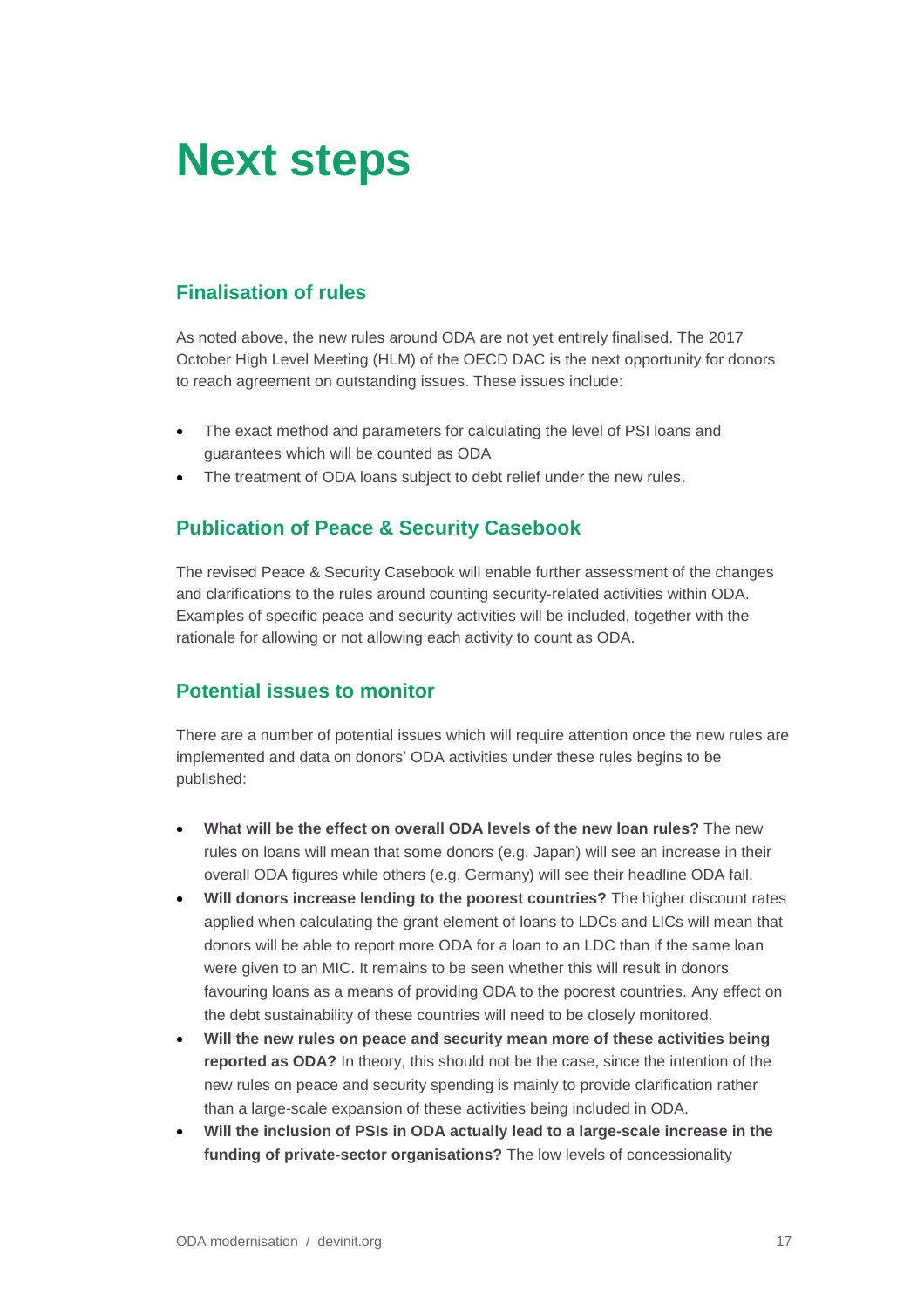associated with these instruments means that the amount of PSIs counted as ODA may be small compared to the overall increase in funding for the private sector. Thus the level of ODA reported as PSIs may not be a reliable guide to the actual levels of investments. Cashflow data will also need to be analysed in order to ascertain the extent to which PSIs have increased the funding available to private-sector organisations in developing countries.

- **Will the amounts mobilised from the private sector be large enough to make a significant contribution to funding the SDGs?** Much has been made of the potential for ODA to unlock very large sums from private investors though blended finance deals. The data on amounts mobilised from the private sector will provide an indication of the extent to which this becomes a reality.
- **Which countries and sectors will receive less funding from PSIs, including blended finance, and will other forms of ODA be more focused on these areas?** Funding from PSIs and blended finance are likely to be concentrated in a number of sectors where stable financial returns are more likely. Some countries may also struggle to attract these forms of finance. There is therefore a case for 'traditional' forms of ODA to be more closely targeted at those sectors and countries which benefit less from these forms of finance.
- **What will be the impact of PSIs on transparency standards?** The inclusion of more private-sector activities in ODA will result in some information about transactions that are reported as ODA being withheld for reasons of commercial confidentiality. This looks likely to create a situation in which some types of ODA are subject to a lower standard of transparency than others.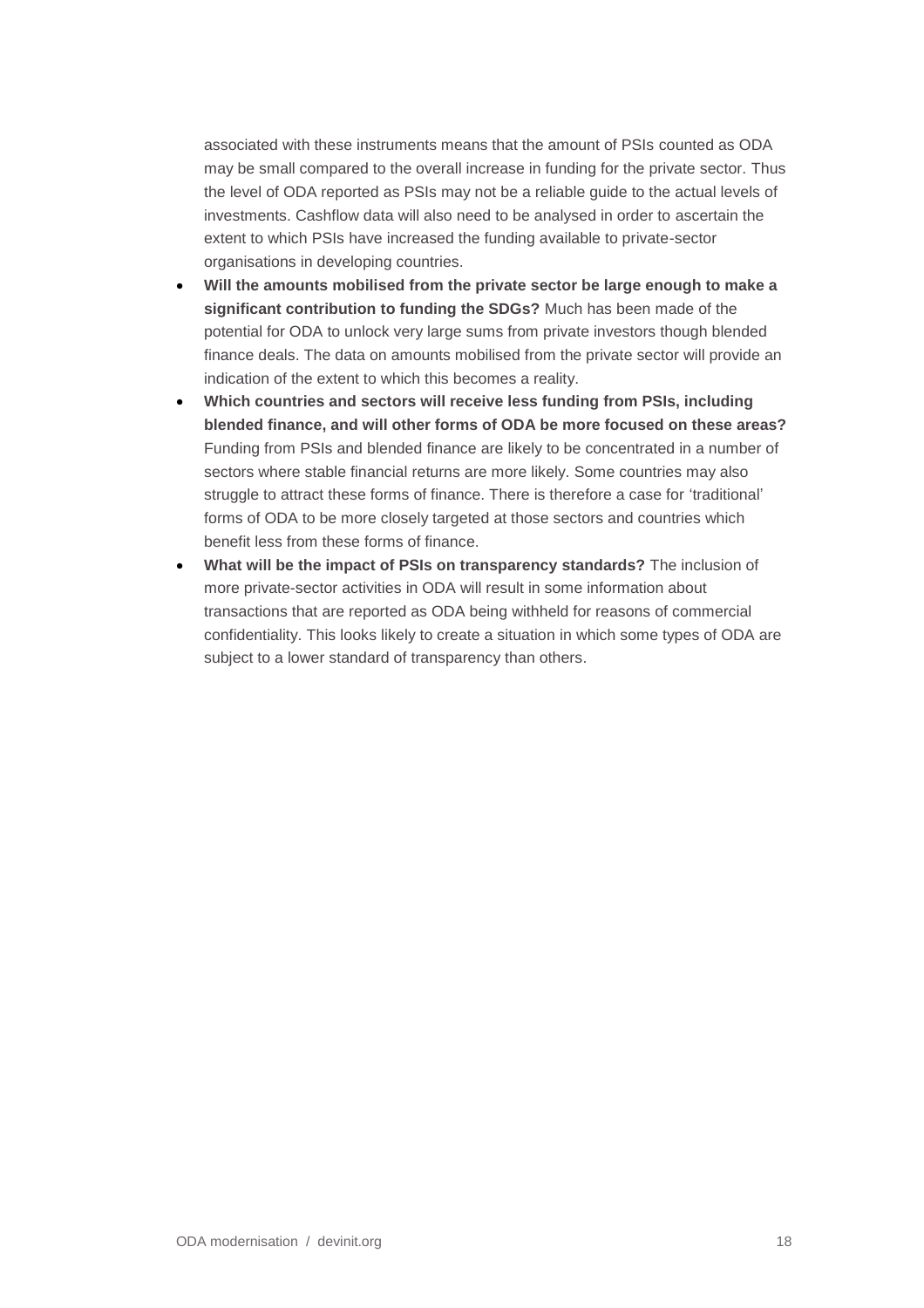## <span id="page-19-0"></span>**Notes**

1 Development Initiatives, 2017. *How is aid changing? An introduction to ODA modernisation*. Available at http://devinit.org/post/oda-modernisation-background-paper-changing-rules-aid/

<sup>2</sup> OECD DAC, 2012. DAC HLM Communiqué. Available at:

<https://www.oecd.org/dac/HLM%20Communique%202012%20final%20ENGLISH.pdf>

3 OECD DAC, 2017. *Report of the High Level Panel: A new DAC in a changing world*. Available at: <https://www.oecd.org/dac/Report-High-Level-Panel-on-the-DAC-2017.pdf>

4 OECD DAC, 2012. DAC HLM Communiqué. Available at:

<https://www.oecd.org/dac/HLM%20Communique%202012%20final%20ENGLISH.pdf>

5 OECD DAC, 2015. *Why modernise official development assistance?* Available at:

<http://www.oecd.org/dac/financing-sustainable-development/Addis%20flyer%20-%20ODA.pdf>

<sup>6</sup> 'Grant element' is the standard way of measuring how concessional a loan is. It can be viewed as the difference between the cost, in today's prices, of the future repayments a borrower will have to make on the loan in question and the repayments the borrower would have had to make on a non-concessional loan. This is therefore the amount of money that is considered to have been 'given away' by the donor, hence grant element. The grant element is normally shown as a percentage of the value of the loan.

7 Development Initiatives, 2016. *Donors gave a record amount of aid for hosting refugees in 2015 while also increasing spending elsewhere*. Available at: [http://devinit.org/post/donors-gave-a-record-amount-of-aid-for](http://devinit.org/post/donors-gave-a-record-amount-of-aid-for-hosting-refugees-in-2015-while-also-increasing-spending-elsewhere/)[hosting-refugees-in-2015-while-also-increasing-spending-elsewhere/](http://devinit.org/post/donors-gave-a-record-amount-of-aid-for-hosting-refugees-in-2015-while-also-increasing-spending-elsewhere/)

<sup>8</sup> Development Initiatives, 2017. Strengthening transparency: OECD DAC reporting on in-donor refugee hosting costs. Available at [http://devinit.org/wp-content/uploads/2017/09/Strengthening-transparency-of-OECD-DAC](http://devinit.org/wp-content/uploads/2017/09/Strengthening-transparency-of-OECD-DAC-reporting-on-in-donor-refugee-hosting-costs.pdf)[reporting-on-in-donor-refugee-hosting-costs.pdf](http://devinit.org/wp-content/uploads/2017/09/Strengthening-transparency-of-OECD-DAC-reporting-on-in-donor-refugee-hosting-costs.pdf)

9 For further information on blended finance see Development Initiatives, 2016. *Blended finance: understanding its potential for Agenda 2030*. Available at[: http://devinit.org/wp-content/uploads/2016/11/Blended-finance-](http://devinit.org/wp-content/uploads/2016/11/Blended-finance-Understanding-its-potential-for-Agenda-2030.pdf)[Understanding-its-potential-for-Agenda-2030.pdf](http://devinit.org/wp-content/uploads/2016/11/Blended-finance-Understanding-its-potential-for-Agenda-2030.pdf)<br>19 p + 0 0 u + + + 0 0 10  $\overline{r}$ 

<sup>10</sup> DAC Secretariat, 2016. *The scope and nature of 2016 HLM decisions regarding the ODA-eligibility of peace and security-related expenditures.* Available at: [https://www.oecd.org/dac/HLM\\_ODAeligibilityPS.pdf](https://www.oecd.org/dac/HLM_ODAeligibilityPS.pdf)

<sup>11</sup> See Development Initiatives, 2016. *New aid rules allow for the inclusion of a wider set of peace and security activities.* Available at[: http://devinit.org/post/new-aid-rules-allow-for-the-inclusion-of-a-wider-set-of-peace-and](http://devinit.org/post/new-aid-rules-allow-for-the-inclusion-of-a-wider-set-of-peace-and-security-activities/)[security-activities/](http://devinit.org/post/new-aid-rules-allow-for-the-inclusion-of-a-wider-set-of-peace-and-security-activities/)

OECD DAC, 2017. The ODA coefficient for UN peacekeeping operations explained. Available at: [http://www.oecd.org/dac/financing-sustainable-development/development-finance-standards/ODA-Coefficient](http://www.oecd.org/dac/financing-sustainable-development/development-finance-standards/ODA-Coefficient-for-UN-Peacekeeping-Operations.pdf)[for-UN-Peacekeeping-Operations.pdf](http://www.oecd.org/dac/financing-sustainable-development/development-finance-standards/ODA-Coefficient-for-UN-Peacekeeping-Operations.pdf)

<sup>13</sup> See Development Initiatives, 2016. *Blended finance: understanding its potential for Agenda 2030.* Available at[: http://devinit.org/post/blended-finance-understanding-its-potential/](http://devinit.org/post/blended-finance-understanding-its-potential/)

<sup>14</sup> OECD DAC, 2016. DAC HLM Communiqué. Available at: [https://www.oecd.org/dac/DAC-HLM-Communique-](https://www.oecd.org/dac/DAC-HLM-Communique-2016.pdf)[2016.pdf](https://www.oecd.org/dac/DAC-HLM-Communique-2016.pdf)